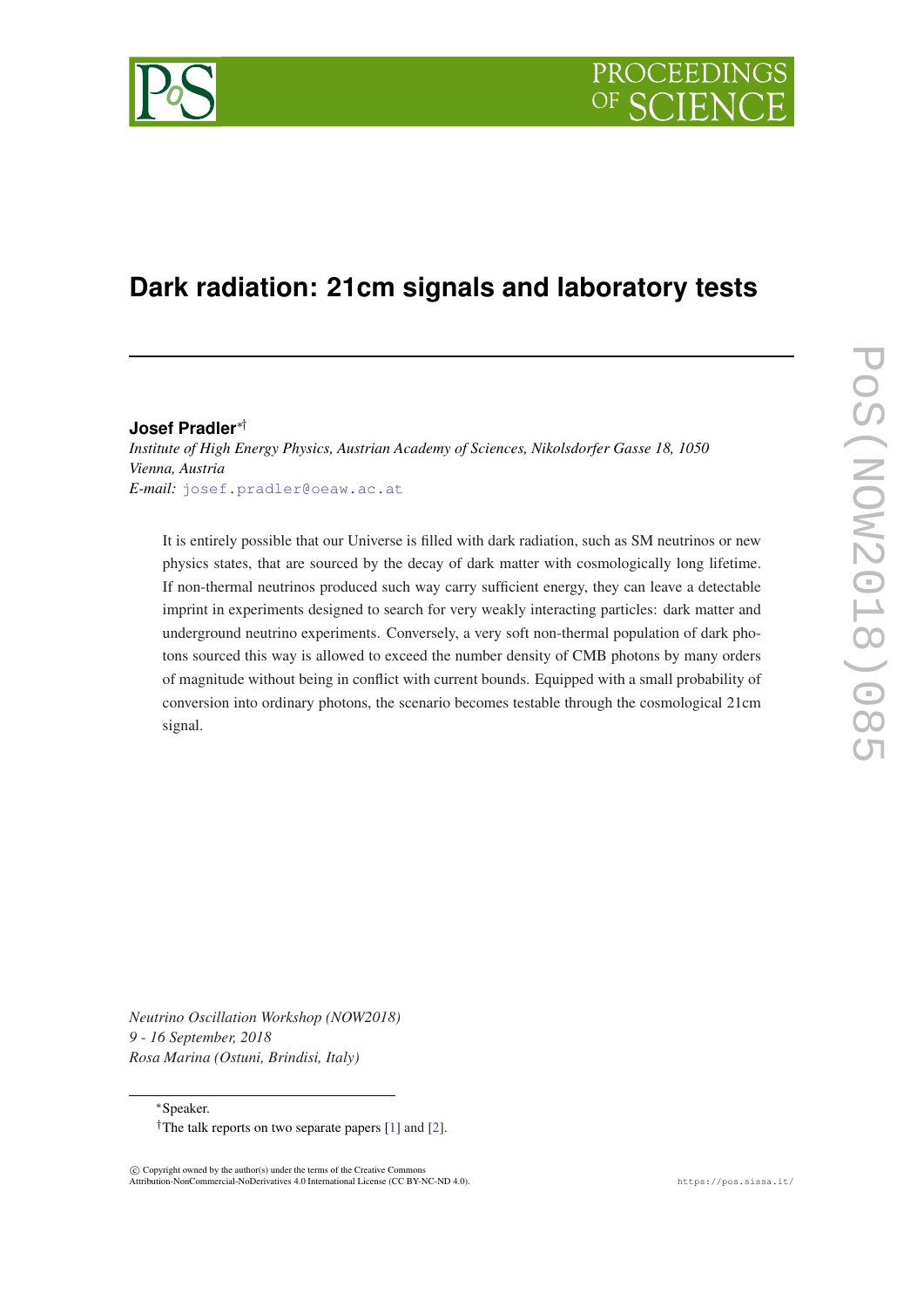### <span id="page-1-0"></span>1. Late Dark Radiation

Observational cosmology over the past decade has resulted in a very sensitive constraint on the number of extra degrees of freedoms that remained radiation-like during the CMB epoch. Phrased in terms of neutrino-like radiation species it reads as:  $N_{\text{eff}} = 3.04 \pm 0.33$  $N_{\text{eff}} = 3.04 \pm 0.33$  $N_{\text{eff}} = 3.04 \pm 0.33$  [3] which translates into a limit on the energy density in additional dark radiation (DR),  $\rho_{DR}$ , when measured relative to the one in photons,  $\rho_{DR}/\rho_{CMB} < 0.15$ . This bound has a wide degree of applicability, and is most effectively used to constrain models with "early" DR, or models with extra light degrees of freedom that were in thermal contact with the SM, but decoupled at some point in the history of the early Universe. However, the constraint would not be applicable to models where DR is created much later than the cosmic microwave background (CMB) epoch. Indeed, late decays of a sizable fraction of dark matter (DM) into dark radiation are allowed, and, moreover,  $\rho_{DR}$  can be much larger than  $\rho_{\rm CMB}$  today.

Two logical possibilities in the late generation of  $\rho_{DR}$  arise: either the number density of DR particles,  $n_{DR}$ , is smaller than that of CMB photons,  $n_{CMB}$ , while their kinetic energy,  $E_{DR}$ , on average is much larger than the energy  $E_{\text{CMB}}$  of individual CMB quanta,

$$
n_{\rm DR} \ll n_{\rm CMB}, \ E_{\rm DR} \gg E_{\rm CMB}, \ \rho_{\rm DR} (\sim E_{\rm DR} n_{\rm DR}) \le 0.1 \rho_{\rm DM}, \tag{1.1}
$$

or DR quanta are energetically much softer, but more numerous than CMB photons,

$$
E_{\text{DR}} \ll E_{\text{CMB}}, \quad n_{\text{DR}} > n_{\text{RJ}}, \quad \rho_{\text{DR}} (\sim E_{\text{DR}} n_{\text{DR}}) \leq 0.1 \rho_{\text{DM}}.
$$
 (1.2)

In the last relations of  $(1.1)$  and  $(1.2)$  we require that the amount of DR does not exceed 10% of the DM energy density, in accordance with recently updated constraints  $[4]$  $[4]$  $[4]$ ;  $n_{\text{RJ}}$  represents the low-energy Rayleigh-Jeans (RJ) tail of the standard CMB Planck distribution up to an energy  $E_{\text{max}} \ll T_{\text{CMB}}$ ,  $n_{RI} \approx T_{\text{CMB}} E_{\text{max}}^2/(2\pi^2)$ . Such set of inequalities leaves, of course, a lot of freedom for what DR can be, but restricts a number of possibilities for how the non-thermal DR can be created. The most efficient mechanism for populating DR radiation states is the decay of DM, and if it happens at a redshift after CMB decoupling, a per-cent fraction of DM is allowed to decay to DR.

There are then two principal components of the DR flux, either originating from DM decay within the galaxy or from extragalactic distances. The former is obtained from a standard line-ofsight integral over the galactic DM distribution, the latter is obtained as a redshift integral over the cosmological DM density. Focusing on a mono-chromatic injection of a pair of new particles *X* where *X* is either assumed to be SM neutrino  $X = v$  or  $\bar{v}$  or a dark photon  $X = A'$ , the cosmological energy spectrum at redshift *z* is given by

$$
\frac{dn_X(E,z)}{dE} = \frac{2\Omega_{\rm dm}\rho_c(1+z)^3}{m_{\rm dm}\tau_{\rm dm}EH(\alpha-1)}\Theta(\alpha-1-z). \tag{1.3}
$$

Here, limits of cosmologically long DM lifetime  $\tau_{dm} > t_0^{-1}$  and of relativistic injection energy  $E_X \gg m_X$  have been taken. Furthermore,  $\rho_c$  is the critical density,  $\Omega_{dm} h^2 = 0.12$  the DM density parameter [[3](#page-3-0)], and the Hubble rate,  $H(z)$ , is evaluated at redshift  $\alpha - 1$ , where  $\alpha \equiv m_{\text{dm}}(1 +$  $\frac{z}{2\pi}$   $\frac{z}{2E}$ ;  $H_0 = H(t_0)$  and  $t_0$  is the current age of the Universe.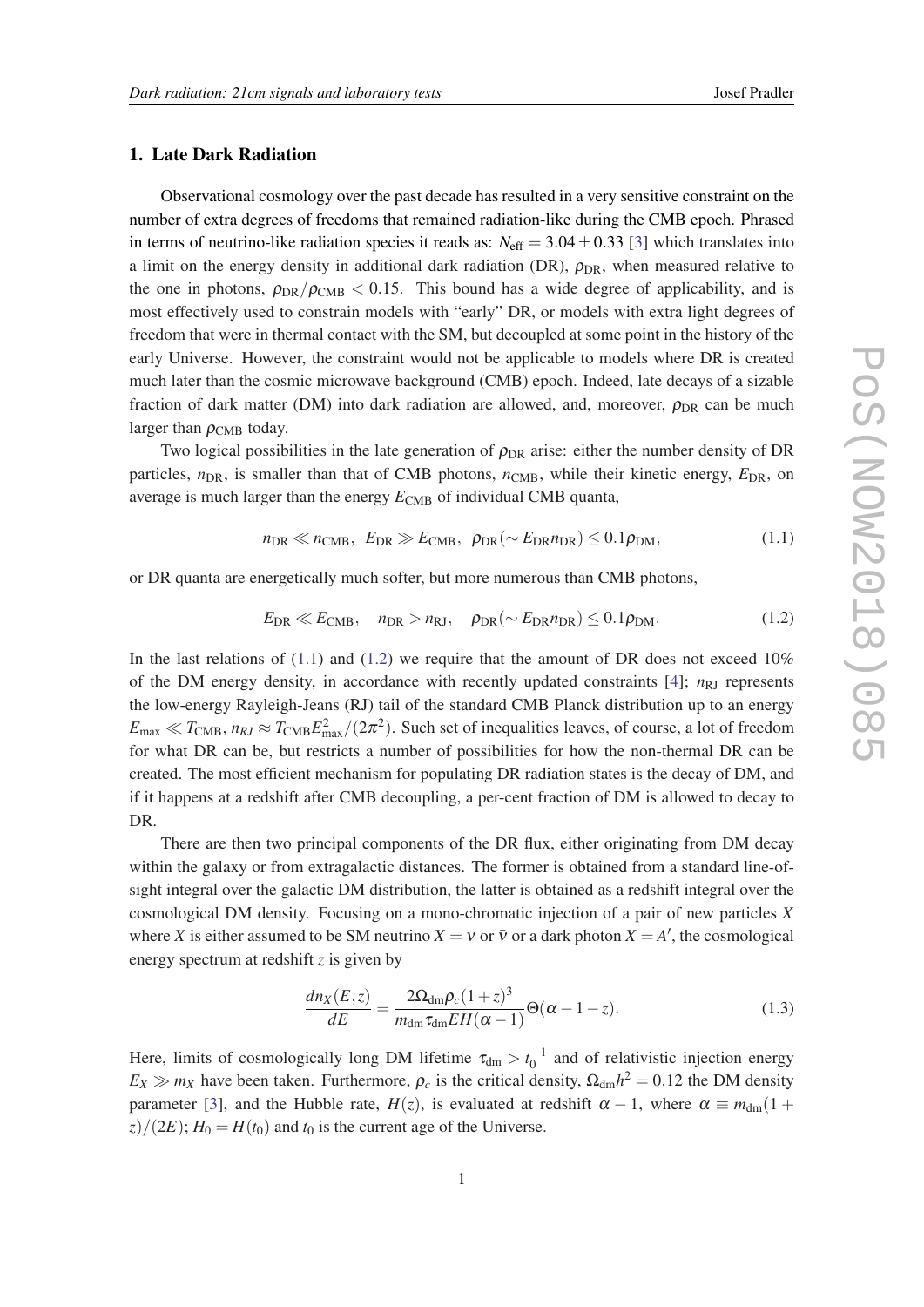#### 2. Energetic Neutrino Dark Radiation: Laboratory Tests

In this scenario [[1](#page-3-0)] DM gives rise to DR in the form of SM neutrinos with initial energies of several tens of MeV. This can occur directly by DM decay to  $v(\bar{v}) + Y$ , where *Y* stands for the rest of the decay products, or in two steps: first through the decay of DM to a nearly massless fermion (*e.g.*, a sterile neutrino), that then oscillates into the SM neutrinos. Models with direct decay to neutrinos are free from potential constraints from *N*eff measurements, the ν-SM interactions are known, and the model is more minimal/simple. Then, on top of the constraints from dark matter experiments that limit the neutral current interactions of the DR neutrinos with nuclei, there will be additional constraints provided through weak interactions at neutrino detectors such as Super-Kamiokande (SK).

The total flux  $\phi_{\text{tot}}$ , integrated over the whole energy spectrum, varies over many orders of magnitude depending on the choice parameters. Nevertheless, one can estimate the maximum possible flux at  $\tau_{dm} = 100 \text{Gyr}$ , while taking  $m_X \to 0$ , and keeping  $m_{dm}$  as a free parameter:  $\phi_{tot}^{max} \sim$  $(10 \text{MeV}/m_{\text{dm}}) \times 10^6 \text{ cm}^{-2} \text{s}^{-1}$ . Coincidentally, the value of the DR flux may become comparable to that of <sup>8</sup>B solar neutrinos at  $m_{dm} \sim 10$  MeV, and exceeds the diffuse SN neutrino flux by many orders of magnitude at  $m_{\text{dm}} \sim 50$  MeV. With regards to the injection of SM neutrinos (and not anti-neutrinos), it turns out that constraints from SK are superior to the current sensitivity of DM direct detection experiments. To pick a specific example, the current constraint on the neutrino flux originating from the decay of a DM particle of  $m_{dm} = 50 \text{ MeV}$  and lifetime  $\tau_{dm} \gg t_0 : \phi_v(E_v \simeq$  $25 \text{MeV}$ )  $< 5 \times 10^{2} \text{ cm}^{-2} \text{s}^{-1}$ . This constraint is more than two orders of magnitude more relaxed compared to the SK limit on a cosmic  $\bar{v}_e$  flux. Consequently, if this limit is saturated by DR, then the expected scattering rate inside the xenon-based direct detection experiments will be such as to mimic a DM particle with  $m_{\text{dm}} \sim 30$  GeV and cross section of  $\sigma \sim 10^{-47} \text{cm}^2$ , which is significantly above the traditionally derived "neutrino floor".

#### 3. Soft dark photon radiation: 21cm signals

Returning to [\(1.2](#page-1-0)) and considering the case when typical DR energy is significantly smaller than that of CMB photons [[2](#page-3-0)], one observes that the number of DR quanta may significantly exceed *n*<sub>RJ</sub>. For example, letting 5% of the DM energy density convert to DR in the frequency range  $E_{\text{max}}/T_{\text{CMB}} = 2 \times 10^{-3}$  after CMB decoupling,  $n_{\text{DR}} \leq 3.3 \times 10^5 n_{\text{CMB}}$  where  $n_{\text{CMB}} = 2\zeta(3)/\pi^2 T_{\text{CMB}}^3$ is the full Planckian number density. Thus, soft DR quanta can outnumber the RJ CMB photons by up to 11 orders of magnitude.

For the case for SM neutrinos considered above that have Fermi-type interactions with atomic constituents, this type of DR would be very difficult to see directly. There is, however, one class of new fields that can manifest their interactions at low energies and low densities. These are light vector particles (often called dark photons), A', that develop a mixing with ordinary photons,  $\epsilon F'_{\mu\nu}F_{\mu\nu}$ . The apparent number count of CMB radiation can be modified by photon/dark photon oscillation:

$$
\frac{dn_A}{dE} \to \frac{dn_A}{dE} \times P_{A \to A} + \frac{dn_{A'}}{dE} \times P_{A' \to A} ,
$$
\n(3.1)

where  $P_{A\to A} = 1 - P_{A\to A'}$  is the photon survival probability, while  $P_{A'\to A}$  is the probability of  $A'\to A$ conversion. The physics of the 21 cm line then provides a useful tool to probe DR through the